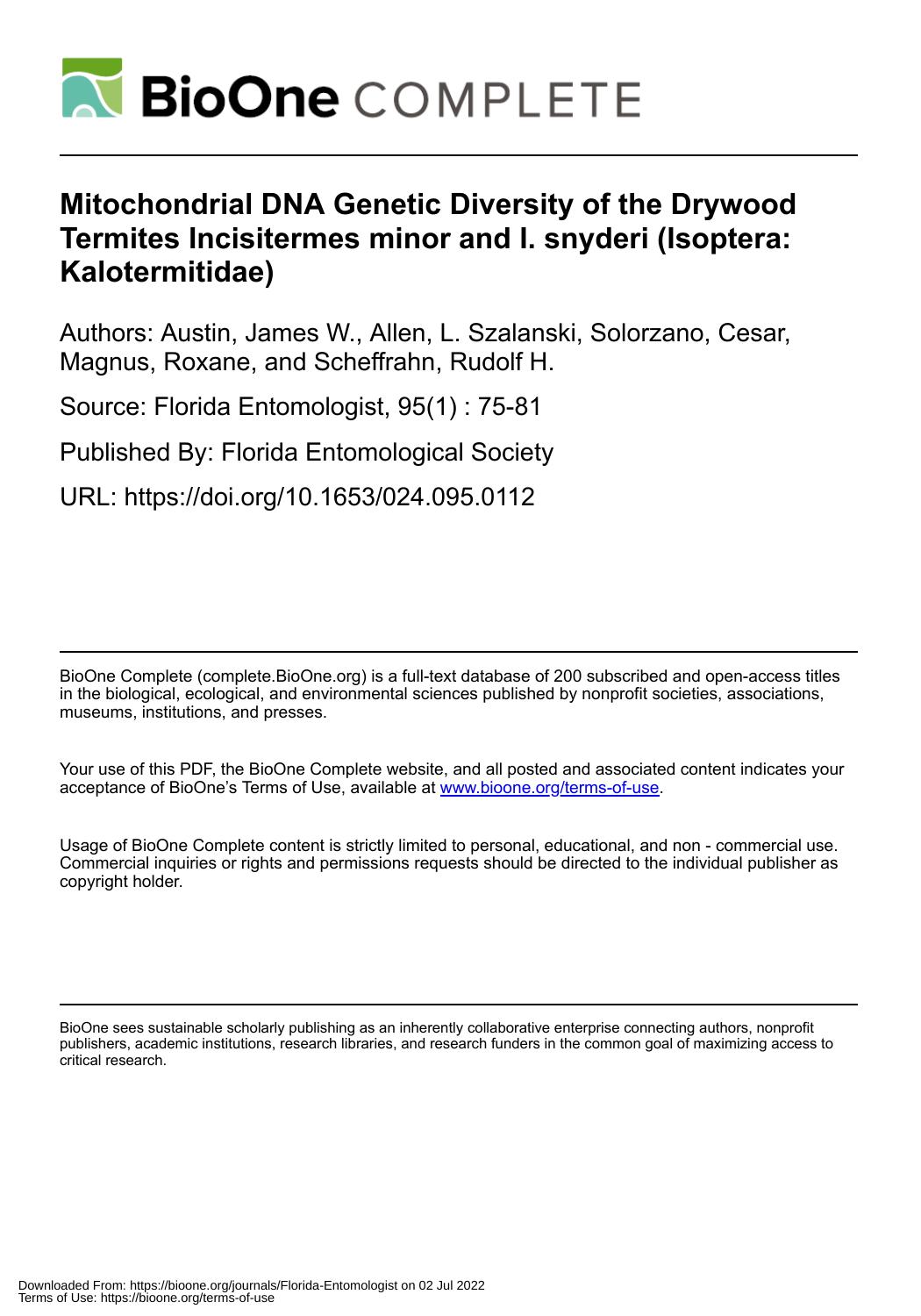# MITOCHONDRIAL DNA GENETIC DIVERSITY OF THE DRYWOOD TERMITES *INCISITERMES MINOR* AND *I. SNYDERI* (ISOPTERA: KALOTERMITIDAE)

JAMES W. AUSTIN<sup>1</sup>, ALLEN, L. SZALANSKI<sup>2</sup>, CESAR SOLORZANO<sup>2</sup>, ROXANE MAGNUS<sup>2</sup>, AND RUDOLF H. SCHEFFRAHN<sup>3</sup> 1 BASF Corporation, 26 Davis Drive, Research Triangle Park, NC, USA 27709

2 Department of Entomology, University of Arkansas, Insect Genetics Research Laboratory, Fayetteville, AR, USA 72701 Corresponding author; E-mail: aszalan@uark.edu.

3 Fort Lauderdale Research and Education Center, University of Florida, Institute of Food and Agricultural Sciences, 3205 College Ave., Fort Lauderdale, FL, USA 33314

## **ABSTRACT**

The western drywood termite, *Incisitermes minor* (Hagen) and the light southern drywood termite *I. snyderi* (Light) are common drywood termites in southwestern and the southern United States, respectively. Despite the economic importance of these 2 species, no information exists on the mitochondrial genetic diversity of *I. minor* and *I. snyderi*. A molecular genetics study involving DNA sequencing of a portion of the mitochondrial DNA 16S rRNA gene was undertaken to determine the extent of genetic variation in *I. minor* and *I. snyderi*. A total of 12 haplotypes were observed for *I. minor* collected from Florida, Oregon, Arizona, Texas, Utah, and California. For *I. snyderi*, a total of 10 haplotypes were observed from the Bahamas, Florida, Georgia, and Texas. Genetic variation among *I. minor* haplotypes ranged from 0.7 to 3.7% and variation for *I. snyderi* ranged from 0.7 to 2.4%. Maximum parsimony and maximum likelihood analysis revealed 3 distinct clades for *I. snyderi*, whereas, *I. minor* had 2 distinct clades. This is the first study on mitochondrial genetic variation of the drywood termites *I. minor* and *I. snyderi*. There appears to be enough genetic variation within these 2 species for a molecular phylogeographic study, which may provide insight into dispersal and introductions of these species.

Key Words: clades, 16S rRNA, *Incisitermes*, drywood termite, DNA sequence.

#### **RESUMEN**

La termita de madera seca del oeste, *Incisitermes menor* (Hagen) y la termita clara de madera seca del sur, *I. snyderi* (Clara) son termitas comunes de madera seca el suroeste y el sur de los Estados Unidos, respectivamente. A pesar de la importancia económica de estas dos especies, no existe información sobre la diversidad genética mitocondrial de *I. minor* e *I. snyderi*. Se realizó un estudio de genética molecular que incluyó la secuenciación de una porción del ADN mitocondrial del gen 16S rARN para determinar el grado de variación genética en *I. minor* e *I. snyderi*. Un total de 12 haplotipos fueron observados en especimenes de *I. minor* colectados en la Florida, Oregon, Arizona, Texas, Utah y California. Para *I. snyderi*, un total de 10 haplotipos fueron observados en especimenes de las Bahamas, Florida, Georgia y Texas. La variación genética entre los haplotipos de *I. minor* fue entre 0.7 y 3.7% y la variación de *I. snyderi* fue entre 0.7 y 2.4%. El análisis de la parsimonia máxima y probabilidad máxima reveló tres clados (grupos) diferentes de *I. snyderi*, mientras que, *I. minor* tenía dos clados. Este es el primer estudio sobre la variación genética mitocondrial de las termitas de madera seca *I. minor* e *I. snyderi*. Parece que hay suficiente variación genética dentro de estas dos especies para un estudio molecular filogeográfico, lo que puede dar una idea de la dispersión y la introducción de estas especies.

The 2 most widespread species of drywood termites (Kalotermitidae) in the United States are the southeastern drywood termite, *Incisitermes snyderi* (Light) and the western drywood termite, *I. minor* (Hagen). Both species are endemic to the southern Nearctic region. *Incisitermes snyderi* is the only endemic drywood termite in southeastern United States that commonly infests structures (Scheffrahn et al. 1988). The natural range of *I. snyderi* extends from Monterrey, Mexico (RHS, unpublished) north and east to

coastal North Carolina (Ebeling 1978) and southeast into the Bahamas archipelago (Scheffrahn et al. 2006). *Incisitermes minor* is the most common structure-infesting drywood termite in the western United States (Su & Scheffrahn 1990). The natural range of *I. minor* extends along the California coast from Mendocino County inland to the Sierra Nevada foothills and south into Baja California and Guaymas, Sonora, Mexico (Light 1934). The natural latitudinal distribution of *I. minor* roughly follows the U.S.-Mexico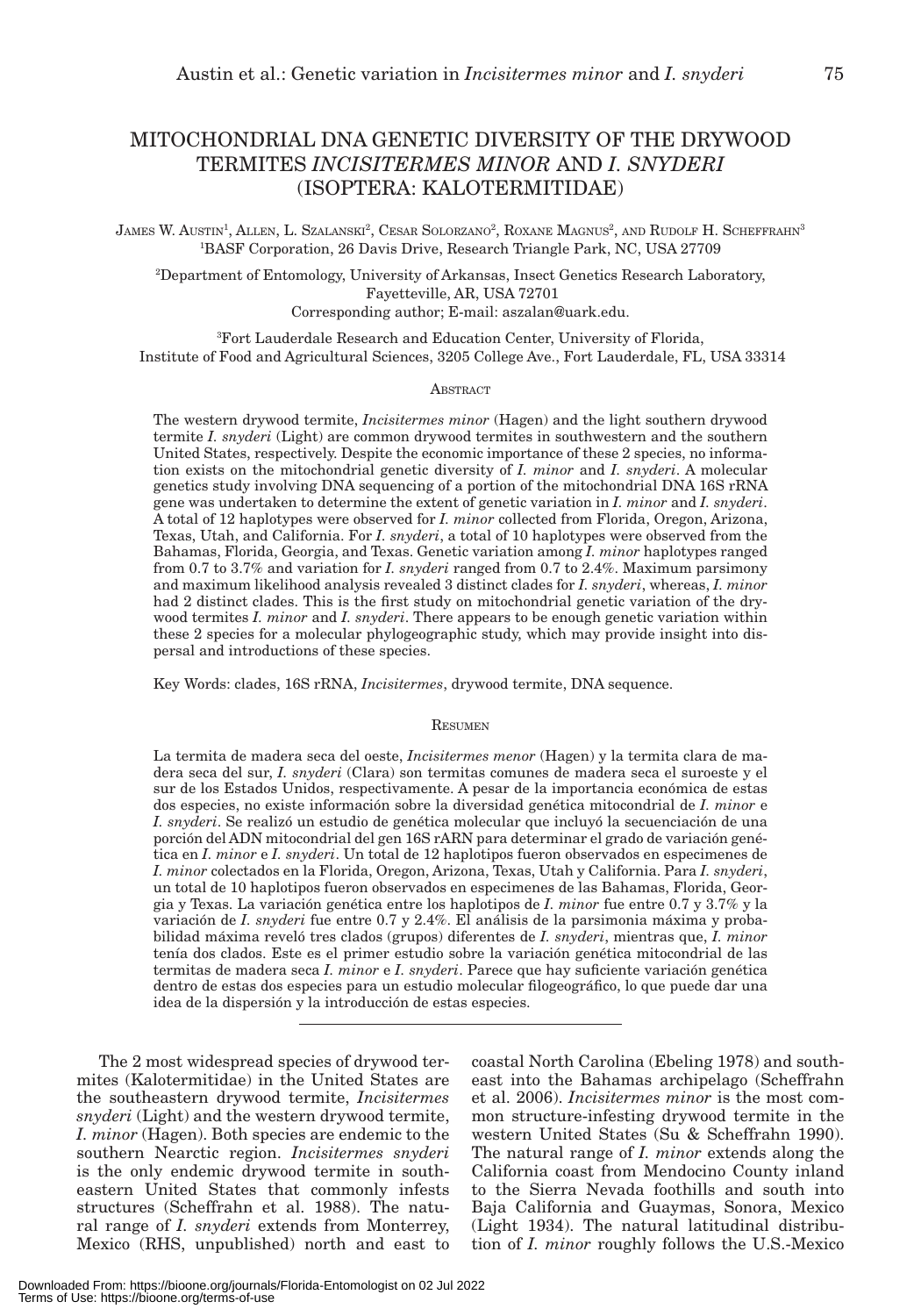border from its epicenter in southern California east to Brewster County, Texas (new easternmost record). Riparian communities in the canyons formed by the Colorado and Virgin Rivers and their tributaries allow *I. minor*'s natural range to reach into northern Arizona and southern Utah, an observation noted by others (Jones 2004). The many records outside this range, including some localities studied herein, should be considered anthropogenic introductions.

Introductions of *I. minor* from movement of infested wooden timbers and other wooden products have been documented in Iowa, Maryland, New Jersey, New York, Oklahoma, Ohio, Texas, and Washington State (Krishna & Weesner 1969; Snyder 1954); a heavily infested structure was reported in Toronto, Canada (Grace et al. 1991). *Incisitermes minor* has been found in Georgia (Scheffrahn et al. 2001), South Carolina (Hathorne et al. 2000) and Louisiana (Messenger et al. 2000). The latter is significant because *I. minor* was taken from a park tree in New Orleans indicating that it can survive outdoors in non-arid, subtropical climates. In southern California yachts, sailboats, and small pleasure craft harboring mature colonies may serve as floating sources of introduction outside *I. minor's*  native range as they set sail for ports of call around the world. Twelve shipborne infestations of *I. minor* were recorded in Florida and Australia onboard yachts, some of which were known to have spent time in California (Scheffrahn & Crowe 2011). This has been the theme for many termite species over the past few years, including *Heterotermes* (Szalanski et al. 2004), *Coptotermes* (Austin et al. 2006, Scheffrahn et al. 2004), *Reticulitermes* (Austin et al. 2005), *Nasutitermes* (Scheffrahan et al. 2005a, 2005b), *Cryptotermes* (Scheffrahn et al. 2008), and others (Scheffrahn & Crowe 2011).

There is more restricted information existing on *Incisitermes* species occupation outside its known range, because in most instances, it appears that infestations did not lead to successful colonization flights with the exception of *I. minor* populations in Japan (Yoshimura et al. 2004). This fact may be associated with the difficulties in general for establishment from social insects such as termites, and because of the time required to establish colony maturity (Harvey 1942). Many infestations are more quickly identified and often eliminated due to the fact that some termites such as *I. minor* frequently try to establish colonies from easily accessed cracks, taking advantage of the shelter to establish copulariums and possessing relatively slow egg-laying rates (Harvey 1934). These access points may likewise be located and inspected by Pest Management Professionals (PMPs) that may attempt control measures or simply destroy the infested materials.

Introductions of *I. snyderi* are less well documented, indicating that this species is not as subject to transport and survival in new localities as is *I. minor* (Krishna & Weesner 1970, Scheffrahn & 12010). These subtle differences in establishment capability might infer that somehow *I. minor* could possibly possess greater reproductive and/or physiologically distinct capabilities to afford broader geographic distributions when compared to *I. synderi* (e.g. improved desiccation protection or water relations, etc.)*.* As behavioral and physiological distinctiveness can be associated with unique phenotypes for each species, a genetic perspective might be useful to understand if the variability would be greater among *I. minor* populations than *I. snyderi* populations. One would generally anticipate greater genetic plasticity among populations that can occupy more variable geographic locations beyond their respective indigenous zones of habitation (Matsuura et al. 2009).

Genetic diversity studies can provide information on the dispersal of a species, enhance molecular diagnostics, and may help with identifying locally adapted populations. Previous studies on genetic diversity of these 2 species are limited to a microsatellite study by Booth et al. (2008) on six populations of *I. minor* from California and another study by Indrayani et al. (2006) on *I. minor* microsatellite diversity in Japan. No studies have even been conducted on genetic diversity of *I. snyderi,* and *I. minor* evaluations are limited to only California and Japan. The objective of this study was to determine the extent of genetic diversity of a mitochondrial DNA (mtDNA) 16S rRNA marker for populations of *I. minor* and *I. snyderi* in the US and the Bahamas.

# MATERIALS AND METHODS

Collected termites were preserved in 100% ethanol. Collected *Incisitermes* samples were identified using morphological characters described in the keys of Scheffrahn & Su (1994). Voucher specimens preserved in 100% ethanol are maintained at the Arthropod Museum, Department of Entomology, University of Arkansas, Fayetteville, Arkansas.

Alcohol-preserved specimens were allowed to dry on filter paper, and DNA was extracted according to Liu & Beckenbach (1992) on individual worker termites with the Puregene DNA isolation kit D-5000A (Gentra, Minneapolis, Minnesota). Extracted DNA was resuspended in 50 mL of Tris:EDTA and stored at -20 °C. Polymerase chain reaction (PCR) of a 428bp fragment of the 16S rRNA gene was conducted using the primers LR-J-13007 forward: 5'-TTA CGC TGT TAT CCC TAA-3' (Kambhampati & Smith 1995) and LR-N-13398 reverse: 5'-CGC CTG TTT ATC AAA AAC AT-3' (Simon et al. 1994).

The PCR reactions were conducted with 1 mL of the extracted DNA (Szalanski et al. 2000), having a profile consisting of 35 cycles of 94 °C for 45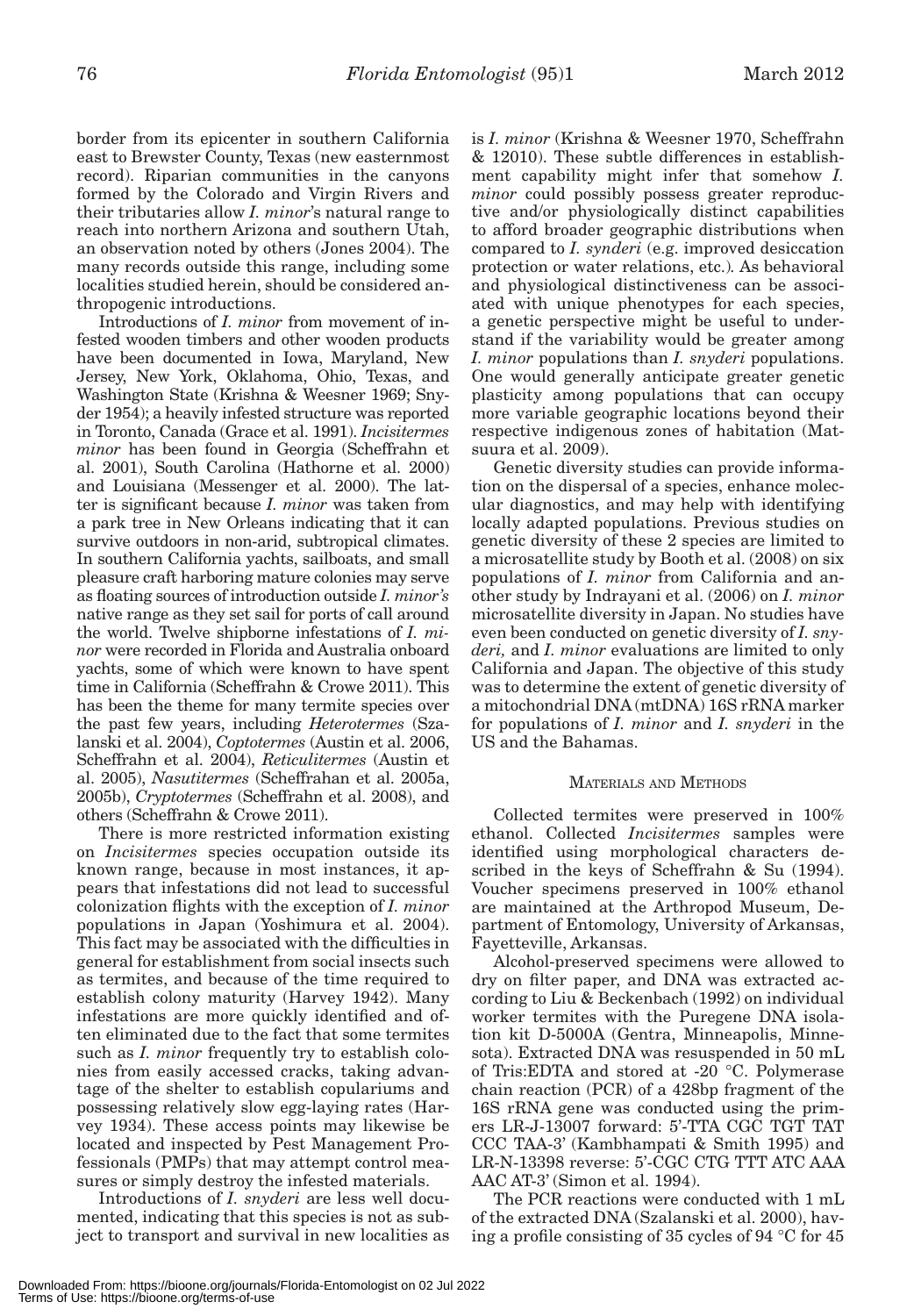s, 46 °C for 45 s and 72 °C for 60 s. Amplified DNA from individual termites was purified and concentrated with Microcon PCR centrifugal filter devices (Millipore, Billerica, Massachusetts) according to the manufacturer's instructions. Samples were sent to the DNA core sequencing facility at The University of Arkansas Medical, Little Rock for direct sequencing in both directions. GenBank accession numbers are HM542448 to HM542468 for the new haplotypes found in this study. DNA sequences were aligned using BioEdit v5.89 (Hall 1999) and adjusted manually. Mitochondrial DNA haplotypes were aligned using MacClade v4 (Sinauer Associates, Sunderland, Massachusetts). Genealogical relationships among haplotypes were constructed using TCS (Clement et al. 2000).

The distance matrix option of PAUP\* 4.0b10 (Swofford 2001) was used to calculate genetic distances according to the Kimura 2-parameter model of sequence evolution (Kimura 1980). Additional mitochondrial 16S GenBank sequences from *I. schwarzi* Banks, and *I. banksi* (Snyder) were added to the dataset along with DNA sequences from *Glyptotermes nakajimai* Morimoto (GenBank AB036689), *Calcaritermes temnocephalus* (Silvestri) (GenBank EU253743), and *Kalotermes flavicollis* (Fabr.) (GenBank AY486437)

which were added to act as outgroup taxa. DNA sequences were aligned using CLUSTAL W (Thompson et al. 1994). Maximum parsimony analysis on the alignments was conducted using PAUP\* 4.0b10 (Swofford 2001). Gaps were treated as missing characters for all analysis. The reliability of trees was tested with a bootstrap test (Felsenstein 1985). Parsimony bootstrap analysis included 1,000 resamplings using the Branch and Bound algorithm of PAUP\*.

For Bayesian analysis, the best-fitting nucleotide substitution model was chosen according to the general time reversible  $+$  gamma (GTR $+G$ ) model among 64 different models using the ModelTest v 3.7 (Posada & Crandall 1998) and PAUP\* 4.0b10 (Swofford 2001) programs. Phylogenetic trees were obtained using Bayesian inference with the GTR+G model using Bayesian Evolutionary Analysis Sampling Trees (BEAST) v1.4.2 software (Drummond & Rambaut 2003). For Bayesian inference, 4 Markov chains run for 106 generations with a burn-in of  $2 \times 104$  were used to reconstruct the consensus tree.

# RESULTS AND DISCUSSION

A total of 12 haplotypes were observed for *I. minor* and 10 for *I. snyderi* (Tables 1 and 2). For

| Country | <b>State</b> | County                                                                                       | Haplotype (n) $(IM - I. minor, IS - I. snyderi)$                                             |
|---------|--------------|----------------------------------------------------------------------------------------------|----------------------------------------------------------------------------------------------|
| US      | Arizona      | Cochise                                                                                      | IM5(1)                                                                                       |
|         |              | Santa Cruz                                                                                   | IM4(1)                                                                                       |
|         | California   | Orange<br>Riverside<br>San Diego<br>Tulare                                                   | IM1(1)<br>IM1(1)<br>IM1(1)<br>IM3(1)                                                         |
|         | Florida      | <b>Broward</b><br>Charlotte<br>Duval<br>Escambia<br>Monroe<br>Volusia                        | IM11(1), IS4(1)<br>IS3(1)<br>IM1(1)<br>IM13(1), IS7(1)<br>IS2(1)<br>IM10(1)                  |
|         | Georgia      | Camden<br>Fulton<br>Glynn                                                                    | IS10(1)<br>IM1(1)<br>ISS(1), ISS(1)                                                          |
|         | Hawaii       | Honolulu                                                                                     | IM1(1)                                                                                       |
|         | Louisiana    | Orleans                                                                                      | IM12(1)                                                                                      |
|         | Oregon       | Multnomah                                                                                    | IM1(1)                                                                                       |
|         | Texas        | Bexar<br><b>Brewster</b><br>Harris<br>Hildalgo<br>Jeff Davis<br>Kern<br>Lubbock<br>Matagorda | IM2(1)<br>IM7(1)<br>IM4(1), IS4(2), IS5(1)<br>IS5(2)<br>IM9(1)<br>IM8(1)<br>IM2(1)<br>IS1(1) |
|         | Utah         | Washington                                                                                   | IM3(1)                                                                                       |
| Bahamas |              |                                                                                              | IS1(1), IS7(1), IS9(1)                                                                       |

TABLE 1. COLLECTION DATA, HAPLOTYPES AND NUMBER OF SAMPLES FOR *INCISITERMES MINOR* AND *INCISITERMES SNYDERI*.

Downloaded From: https://bioone.org/journals/Florida-Entomologist on 02 Jul 2022 Terms of Use: https://bioone.org/terms-of-use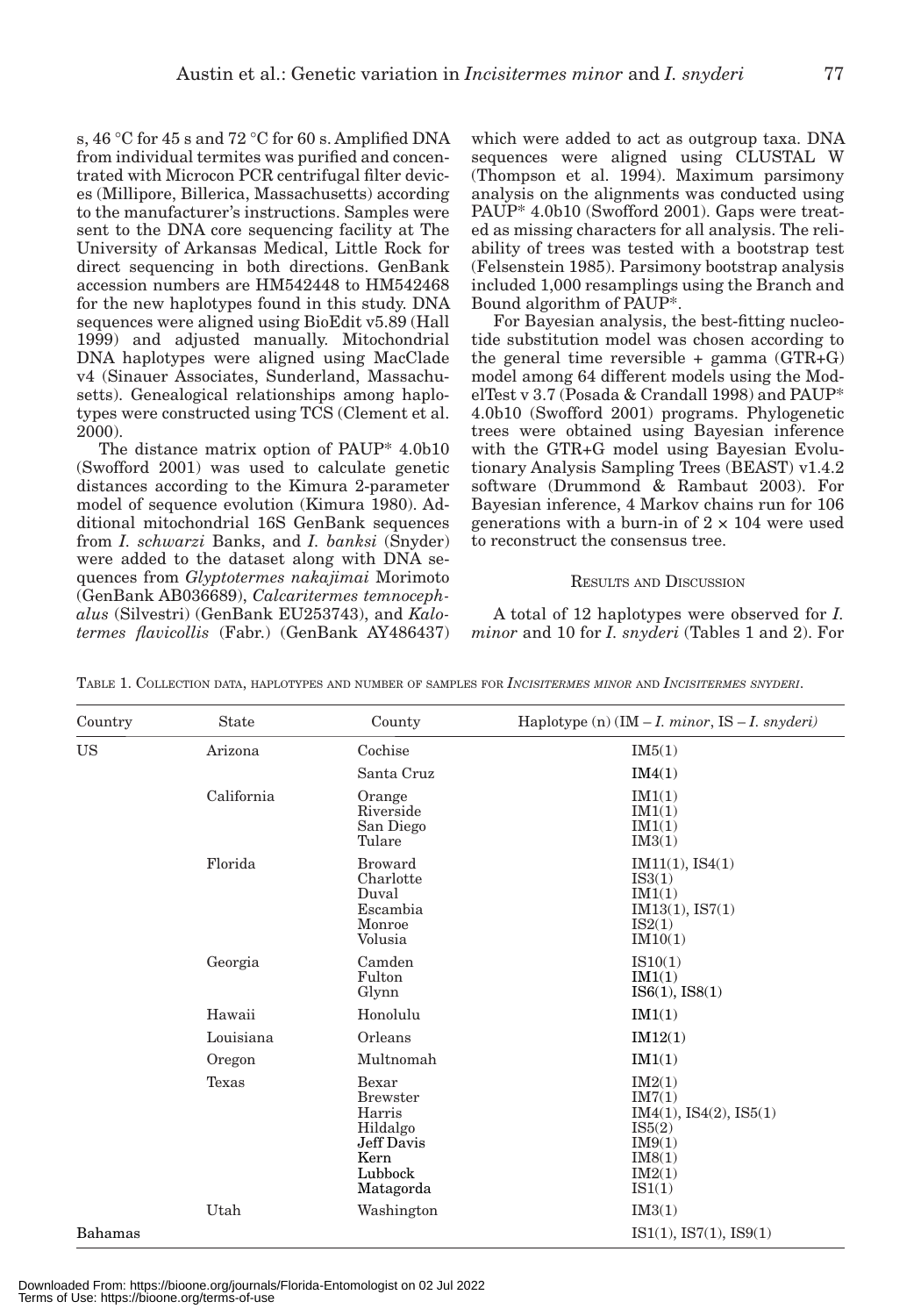| <b>Species</b> | Haplotype       | GenBank  | $\boldsymbol{n}$ |
|----------------|-----------------|----------|------------------|
| I. minor       | IM1             | EF543146 | 8                |
|                | IM2             | HM542448 | 2                |
|                | IM <sub>3</sub> | HM542449 | $\overline{2}$   |
|                | IM4             | HM542450 | $\overline{2}$   |
|                | IM <sub>5</sub> | HM542451 | $\mathbf{1}$     |
|                | IM7             | HM542452 | 1                |
|                | IM <sub>8</sub> | HM542453 | 1                |
|                | IM9             | HM542454 | 1                |
|                | <b>IM10</b>     | HM542455 | $\mathbf{1}$     |
|                | <b>IM11</b>     | HM542456 | 1                |
|                | <b>IM12</b>     | HM542457 | 1                |
|                | <b>IM13</b>     | HM542458 | 1                |
| I. snyderi     | IS1             | HM542459 | 1                |
|                | IS <sub>2</sub> | HM542460 |                  |
|                | IS <sub>3</sub> | HM542461 | 1                |
|                | IS <sub>4</sub> | HM542462 | 3                |
|                | IS <sub>5</sub> | HM542463 | 1                |
|                | IS <sub>6</sub> | HM542464 | 1                |
|                | IS7             | HM542465 | 2                |
|                | IS <sub>8</sub> | HM542466 | 1                |
|                | IS9             | HM542467 | 1                |
|                | <b>IS10</b>     | HM542468 | 1                |

TABLE 2. *INCISITERMES MINOR AND INCISITERMES SNYDERI* HAPLOTYPES.

*I. minor*, haplotype IM1 was the most common haplotype and also had the widest distribution (California, Georgia, Hawaii, Oregon and Utah); Haplotypes IM2, IM3 and IM4 occurred 2 times each and the remainder of the *I. minor* haplo-

types were singletons. With *I. snyderi*, haplotype IS4 was the most common  $(n = 3)$ , followed by IS7  $(n = 2)$ , and the remaining 8 haplotypes were singletons. Of the 3 *I. snyderi* haplotypes observed in the Bahamas, 2 haplotypes were not found in the United States (haplotypes IS1 and IS9), while haplotype IS7 was also observed in Florida. Genetic variation for *I. minor* ranged from 0.7 to 3.7% and from 0.7 to 2.4% for *I. snyderi*. Because of the limited number of locations to consider for genetic evaluation, it is difficult to ascertain if there is any statistical difference in the degree of genetic variation observed for respective species in the present study. How do these differences account for geographical dissemination potential of respective species? As hypothesized, *I. minor* possessed slightly greater genetic variability than *I. snyderi*, but additional sampling from more disparate locations may afford greater clarification of this point. An equally plausible explanation for the dispersal capability of *I. minor vs*. *I. snyderi*, which doesn't constitute a need or rationale for greater genetic variability, lies in the endemic origin of the species. Examples from other termite species mentioned earlier in this paper present ample evidence to this point. Future genetic studies which include broader sampling will likely assist with this question. The greatest number of *I. minor* structural infestations occur in Southern California



Fig. 1. Bayesian phylogenetic relationships of *Incisitermes* mtDNA 16S sequences. Posterior bootstrap values are provided at each node, and maximum parsimony (MP) bootstrap values (> 75) are provided in parenthesis.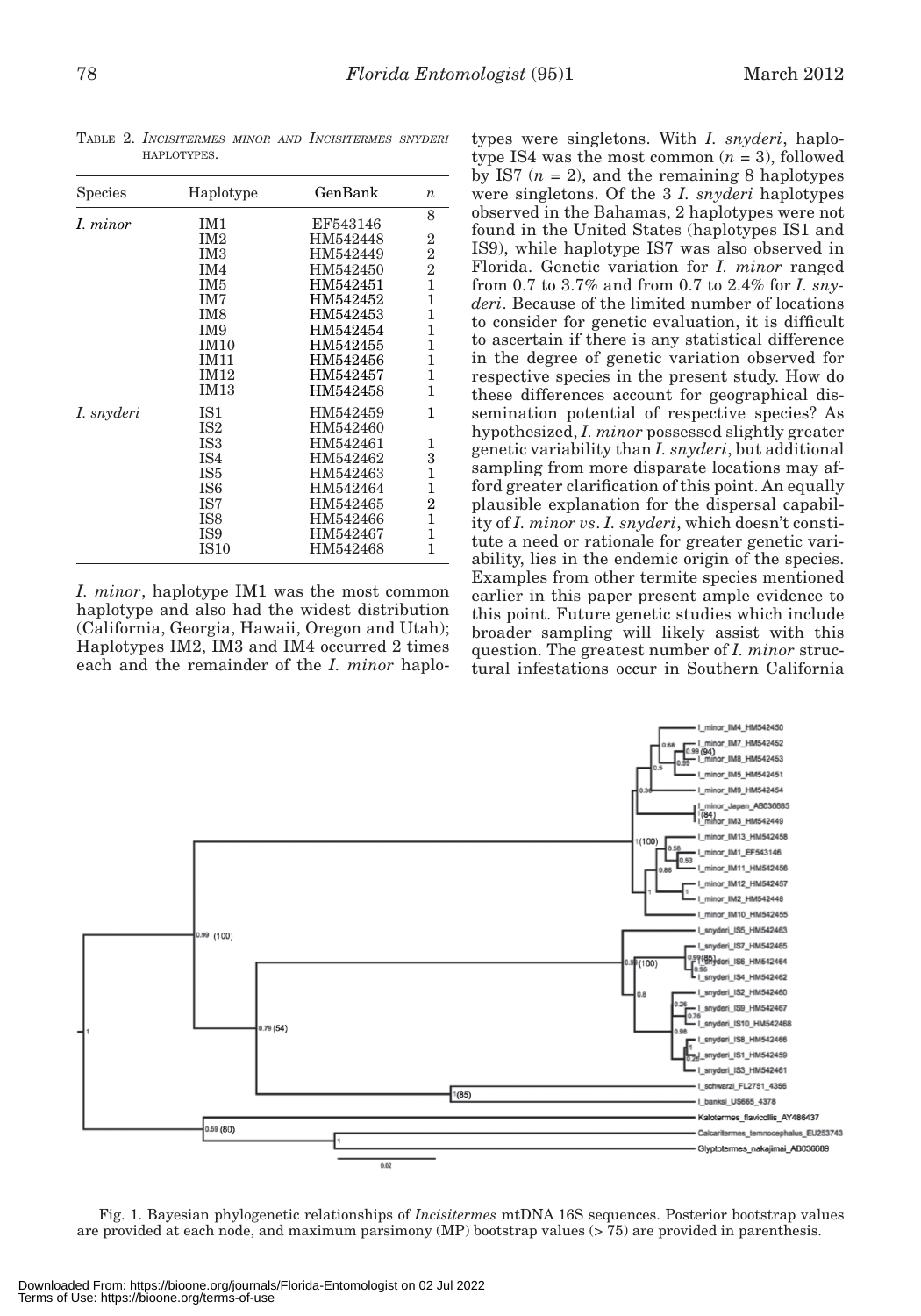

Fig. 2. Genealogical relationships among *Incisitermes minor* 16S haplotypes estimated by TCS (Clement et al. 2000). State or country (Bahamas) locations are provided for each haplotype. A unit branch represents one mutation and small ovals indicate genotypes that were not observed.

(RHS unpubl. obs.), with occasional surprises such as populations recently recovered in Southern New Mexico (JWA unpubl.). Therefore, the southern California haplotype, IM1, may posit the greatest capability to undergo anthropogenic dispersal, from the populations evaluated in the present study.

Of the 477 characters used for the phylogenetic analysis, a total of 99 characters (21%) were parsimony informative. The maximum parsimony analysis resulted in a tree of a length of 293 and a confidence index value of 0.741. *Incisitermes minor* and *I. snyderi* were both monophyletic (Fig. 1). Both phylogenetic and TCS analysis revealed several distinct clades within *I. minor*:



Fig. 3. Genealogical relationships among *Incisitermes snyderi* 16S haplotypes estimated by TCS (Clement et al. 2000). State or country (Bahamas) locations are provided for each haplotype. A unit branch represents one mutation and small ovals indicate genotypes that were not observed.

haplotypes IM1 and IM2 from California and Texas; *I. minor* AB036685 from Japan with IM3 from Utah and IM5, IM7-9 from Arizona and Texas (Figs. 2 and 3). For *I. snyderi* haplotype IS5 (Texas) was the most distal and formed a distinct clade. Haplotypes IS4 (Texas, Florida), IS6 (Georgia) and IS7 (Florida, Bahamas) formed a distinct clade relative to the other *I. snyderi* haplotypes. If you divide the *I. minor* samples into those collected within their endemic range (defined earlier) with those collected outside this range, you will see that many outside the range fall within the IM1 haplotype. The clade (from Fig. 1) in our phylogenetic tree containing IM1 also contains most of the samples collected outside the natural endemic range including Georgia Hawaii, Louisiana, Oregon, and Florida. The relative ease of intra-continental travel and commerce, coupled with the fact that infested wood can be easily transported, has resulted in isolated occurrences of *I. minor* infestations throughout the United States (Cabrera & Scheffrahn 2005), and the occurrences of specimens evaluated in the current study are no exception. The second clade (also Fig. 1) which includes *I. minor* from Arizona and Texas specimens, im-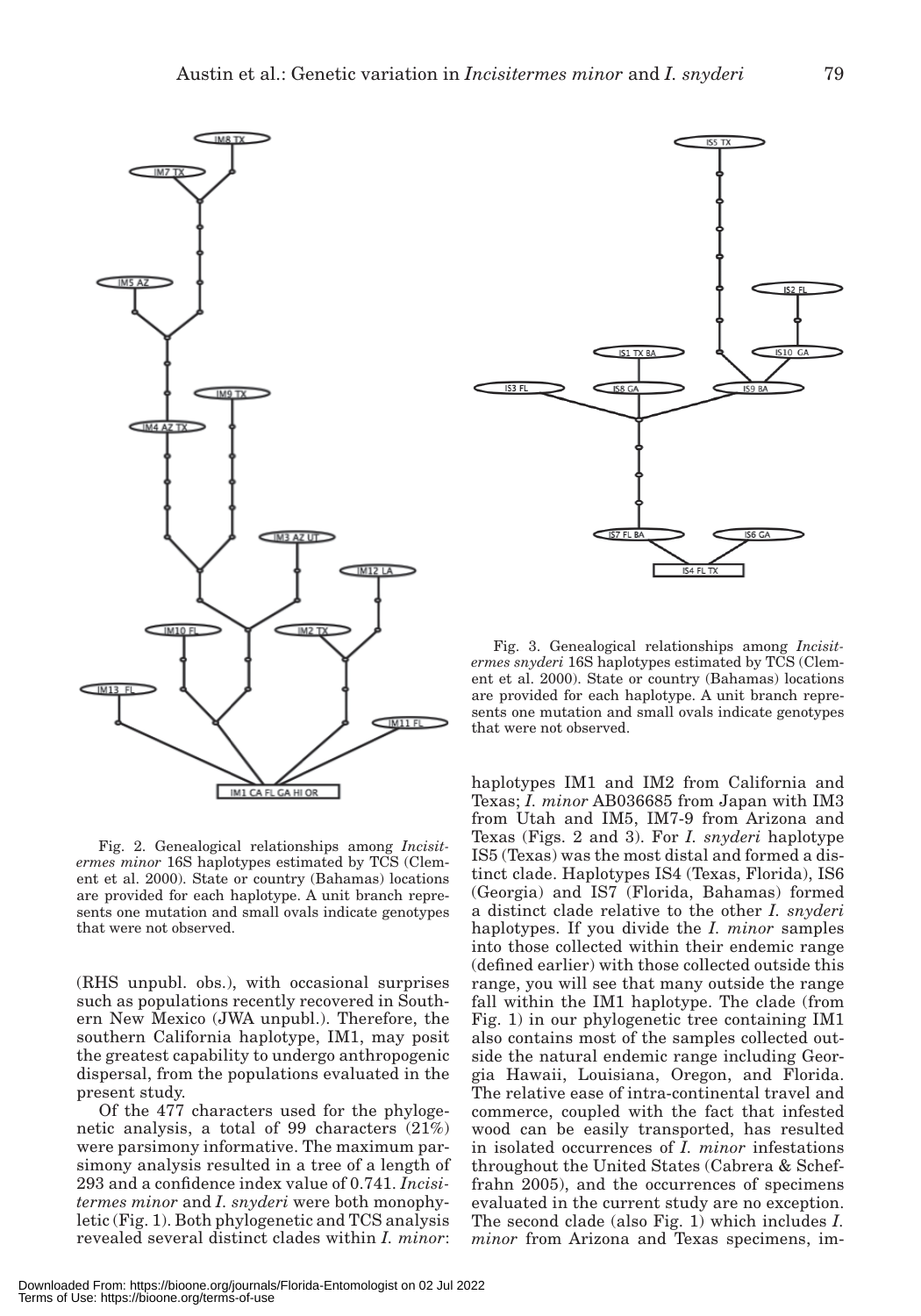plies native geographical affinities. There is no clear explanation for the position of the Japan and Tulare haplotype except to say that Tulare County, California has native *I. minor*, and a large forest products industry from which Japan imports large quantities of products. It is speculation at best to assume infested materials were brought to Japan, but at least this is 1 plausible explanation for this occurrence in the present study.

*Incisitermes snyderi* haplotypes show no apparent geographic patterns. Most specimens of *I. snyderi* samples taken from collections used in the present study were obtained in dead tree branches; in some instances, specimens (particularly those from Texas) were taken from infested fences and in 2 instances structures adjacent to infested fencing (JWA, pers. comm.). All *I. snyderi* samples in this study came from coastal localities suggesting that haplotypes could represent populations that established between locations via overwater dispersal during and after the last Pleistocene low sea levels (Scheffrahn et al. 2006).

This is the first study on mitochondrial genetic variation of the drywood termites *I. minor* and *I. snyderi*. There appears to be enough genetic variation within these 2 species for a molecular phylogeographic study which may provide insight into the evolution, dispersal and introduction history and establishment of these species.

## **ACKNOWLEDGMENTS**

Research was supported in part by the University of Arkansas, Arkansas Agricultural Experiment Station.

#### REFERENCES CITED

- AUSTIN, J. W., SZALANSKI, A. L., SCHEFFRAHN, R. H., MES-SENGER, M. T., DRONNET, S., AND BAGNERES, A.-G. 2005. Genetic evidence for the synonymy of two *Reticulitermes* species: *Reticulitermes flavipes* (Kollar) and *Reticulitermes santonensis* (Feytaud). Ann. Entomol. Soc. Am. 98: 395-401.
- AUSTIN, J. W., SZALANSKI, A. L., SCHEFFRAHN, R. H., MES-SENGER, M. T., AND GOLD, R. E. 2006. Genetic evidence for two introductions of the Formosan subterranean termite, *Coptotermes formosanus* (Isoptera: Rhinotermitidae), to the United States. Florida Entomol. 89: 183-193.
- BOOTH, W., LEWIS, V. R., TAYLOR, R. L., SCHAL, C., AND VARGO, E. L. 2008. Identification and characterization of 15 polymorphic microsatellite loci in the western drywood termite, *Incisitermes minor* (Hagen). Molec. Ecol. Resources 8: 1102-1104.
- CABRERA, B. J., AND SCHEFFRAHN, R. H. 2005. Western Drywood Termite, *Incisitermes minor* (Hagen) (Insecta: Isoptera: Kalotermitidae). Entomol. and Nematol. Dept., Florida Coop. Ext. Serv., IFAS, Univ. Florida Publ. EENY-248.
- CLEMENT, M., POSADA, D., AND CRANDALL, K. A. 2000. TCS: a computer program to estimate gene genealogies. Molec. Ecol. 9: 1657-1659.
- EBELING, W. 1978. Urban Entomology. Univ. California, Berkeley, CA. 695 pp.
- FELSENSTEIN, J. 1985. Confidence limits on phylogenies: an approach using the bootstrap. Evolution 39: 783- 791.
- GRACE, J. K., CUTTEN, G. M., SCHEFFRAHN, R. H., AND MCEKEVAN, D. K. 1991. First infestation by *Incisitermes minor* of a Canadian building (Isoptera: Kalotermitidae). Sociobiol. 18:299-304.
- HALL, T. A. 1999. BioEdit: a user-friendly biological sequence alignment editor and analysis program for Windows 95/98/NT. Nucleic Acids Symp. Ser. 41: 95- 98.
- HARVEY, P. A. 1934. Life history of *Kalotermes minor*, pp. 217-233 *In* C. A . Kofoid [ed.], Termites and Termite Control 2nd edition. Univ. of California Press, Berkeley, California.
- HARVEY, P. A. 1942. The common dry-wood termite. Univ. California Coll. Agric., Agric. Expt. Sta., Berkeley Unnumbered, 4 pp.
- HATHORNE, K. T., ZUNGOLI, P. A., BENSON, E. P., AND BRIDGES, W. C. 2000. The termite (Isoptera) fauna of South Carolina. J. Agric. Urban Entomol. 17: 219- 229.
- INDRAYANI, Y., YOSHIMURA, T., FUJII, Y., YANASE, Y., OKA-HISA, Y., AND IMAMURA, Y. 2004. Survey on the infestation of houses by *Incisitermes minor* (Hagen) in Kansai and Hokuriku areas. Japan. J. Environ. Entomol. Zool. 15: 261-268.
- INDRAYANI, Y., MATSUMURA, K., YOSHIMURA, T., IMAMURA, Y., AND ITAKURA, S. 2006. Development of microsatellite markers for the drywood termite *Incisitermes minor* (Hagen). Molec. Ecol. Notes 6: 1249-1251.
- JONES, S. C. 2004. New inland records of *Incisitermes minor* (Isoptera: Kalotermitidae) along the Colorado River. Sociobiol. 43: 565-572.
- KAMBHAMPATI, S., AND SMITH, P. T. 1995. PCR primers for the amplification of four insect mitochondrial gene fragments. Insect Molec. Biol. 4: 233-236.
- KRISHNA, K. 1970. Taxonomy, phylogeny and distribution of termites, pp. 127–152 *In* K. Krishna and F. M. Weesner [eds.], Biology of Termites, Academic Press, London, UK. Vol. 2.
- KRISHNA, K., AND WEESNER, F. M. 1969. Biology of Termites. Vol. 1. Academic Press, New York, NY.
- KRISHNA, K., AND WEESNER, F. M. 1970. Biology of Termites. Vol. 2. Academic Press, New York, New York. 598 pp.
- LIGHT, S. F. 1934. The distribution and biology of the common drywood termite, *Kalotermes minor*. pp. 210-216 *In* C. A. Kofoid [ed.], Termites and Termite Control. 2nd Edition. Univ. California Press, Berkeley, California.
- MATSUURA, K., VARGO, E. L., KAWATSU, K., LABADIE, P. E., NAKANO, H., YASHIRO, T., AND TSUJI, K. 2009**.** Queen succession through asexual reproduction in termites. Science 323: 1687.
- MESSENGER, M. T. 2002. National termite survey. New Orleans Mosquito and Termite Control Board. http:// web.archive.org/web/20071116043730/http://www. termitesurvey.com/
- MESSENGER, M. T., SCHEFFRAHN, R. H., AND SU, N.-Y. 2000. First report of *Incisitermes minor* (Isoptera: Kalotermitidae) in Louisiana. Florida Entomol. 83: 92-93.
- SCHEFFRAHN, R. H., AND CROWE, W. 2011. Ship-borne termite (Isoptera) border interceptions in Australia and onboard infestations in Florida, 1986-2009. Florida Entomol. 94: 57-63.